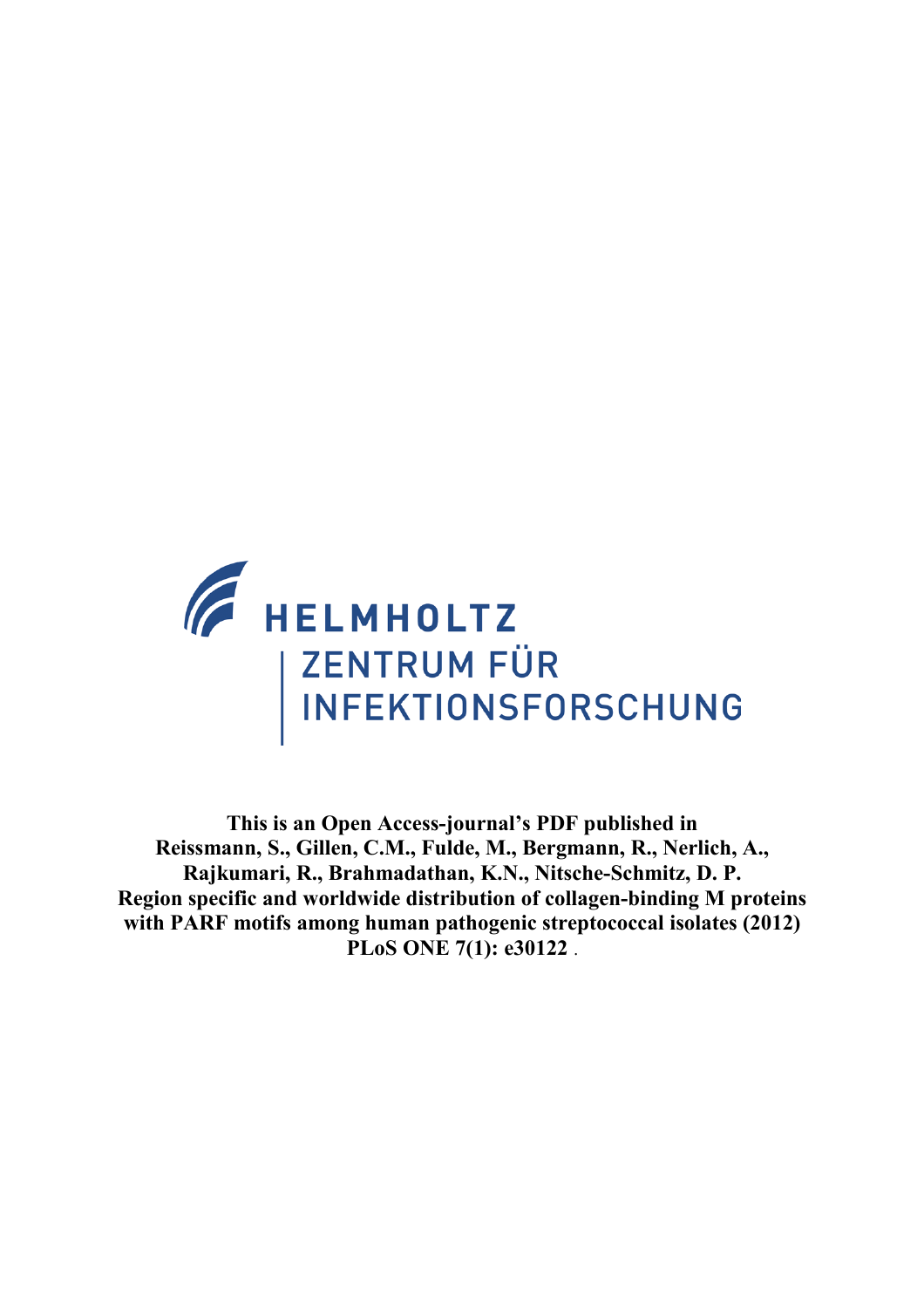# Region Specific and Worldwide Distribution of Collagen-Binding M Proteins with PARF Motifs among Human Pathogenic Streptococcal Isolates

Silvana Reißmann<sup>19</sup>, Christine M. Gillen<sup>19</sup>, Marcus Fulde<sup>1</sup>, René Bergmann<sup>1</sup>, Andreas Nerlich<sup>1</sup>, Reena Rajkumari<sup>2</sup>, Kootallur N. Brahmadathan<sup>2</sup>, Gursharan S. Chhatwal<sup>1</sup>, D. Patric Nitsche-Schmitz<sup>1</sup>\*

1 Department of Microbial Pathogenesis, Helmholtz Centre for Infection Research, Braunschweig, Germany, 2 Department of Clinical Microbiology, Christian Medical College, Vellore, Tamil Nadu, India

## Abstract

Some of the variety of Streptococcus pyogenes and Streptococcus dysgalactiae ssp. equisimilis (SDSE) M proteins act as collagen-binding adhesins that facilitate acute infection. Moreover, their potential to trigger collagen autoimmunity has been implicated in the pathogenesis of acute rheumatic fever and attributed to a collagen-binding motif called PARF (peptide associated with rheumatic fever). For the first time we determine the rate of clinical isolates with collagen-binding M proteins that use a PARF motif (A/T/E)XYLXX(L/F)N in a defined geographic region, Vellore in South India. In this region both, incidence of streptococcal infections and prevalence of acute rheumatic fever are high. M proteins with PARF motif conferred collagen-binding activity to 3.9% of 153 S. pyogenes and 10.6% of 255 SDSE clinical isolates from Vellore. The PARF motif occurred in three S. pyogenes and 22 SDSE M protein types. In one of the S. pyogenes and five of the SDSE M proteins that contained the motif, collagen-binding was impaired, due to influences of other parts of the M protein molecule. The accumulated data on the collagen binding activity of certain M protein types allowed a reanalysis of published worldwide emm-typing data with the aim to estimate the rates of isolates that bind collagen via PARF. The results indicate that M proteins, which bind collagen via a PARF motif, are epidemiologically relevant in human infections, not only in Vellore. It is imperative to include the most relevant collagen-binding M types in vaccines. But when designing M protein based vaccines it should be considered that collagen binding motifs within the vaccine antigen remain potential risk factors.

Citation: Reißmann S, Gillen CM, Fulde M, Bergmann R, Nerlich A, et al. (2012) Region Specific and Worldwide Distribution of Collagen-Binding M Proteins with PARF Motifs among Human Pathogenic Streptococcal Isolates. PLoS ONE 7(1): e30122. doi:10.1371/journal.pone.0030122

Editor: Laurence Van Melderen, Universite Libre de Bruxelles, Belgium

Received May 30, 2011; Accepted December 14, 2011; Published January 11, 2012

Copyright: © 2012 Reißmann et al. This is an open-access article distributed under the terms of the Creative Commons Attribution License, which permits unrestricted use, distribution, and reproduction in any medium, provided the original author and source are credited.

Funding: This work was supported by the Impulse and Networking Fund of the Helmholtz Foundation (Virtual Institute: Oral Streptococci) (http://www. helmholtz.de/en/), by a grant of the European Community's Sixth Framework Program [FP6-2004-INCO-DEV-3-032390] (http://cordis.europa.eu/fp6/dc/index. cfm?fuseaction = UserSite.FP6HomePage), and by a DAAD-DST Bilateral Grant to KNB and GSC (http://www.daad.de/en/index.html). The funders had no role in study design, data collection and analysis, decision to publish, or preparation of the manuscript.

Competing Interests: The authors have declared that no competing interests exist.

\* E-mail: Patric.Nitsche@helmholtz-hzi.de

**.** These authors contributed equally to this work.

## Introduction

Streptococcus pyogenes (group A streptococci, GAS) and Streptococcus dysgalactiae subsp. equisimilis (herein abbreviated SDSE) cause similar diseases in humans, which comprise pharyngitis, suppurative skin infections, as well as invasive infections and streptococcal toxic shock syndrome [1–3], the latter two causing high morbidity and mortality. Severe immune sequelae, namely poststreptococcal glomerulonephritis and acute rheumatic fever (ARF) can arise in the wake of common S. pyogenes and SDSE infections of the throat and skin [3–5]. Even though ARF has become rare in most affluent populations, it remains an important health problem in certain regions of the globe, particularly developing and newly industrializing countries [6] as well as tropical territories [7,8].

S. pyogenes and the vast majority of SDSE isolates from human infections possess emm genes [9–11], which encode for a prominent pathogenic factor, the M protein. M proteins mediate adhesion to host cells and connective tissues as well as cell invasion. Moreover, these bacterial surface proteins act as antiphagocytic factors that are crucial for defense against human innate immunity (for references see [12–15]). High sequence variability in the Nterminal region of M proteins forms the basis of emm genotyping [16]. More than 200 distinct *emm* types are recorded in public databases today. In addition to other streptococcal components [17] M proteins are considered as potential vaccine antigens [18– 21]. However, a risk of serious side effects in humans, that may be caused by molecular mimicry of coiled-coil proteins [1,12,22] or other features of M proteins, complicates the development of M protein based vaccines [19,22,23]. Some M proteins bind collagen; a function that facilitates streptococcal infections by increasing colonization of connective tissue [24–27]. Moreover, collagen binding by certain M proteins elicits collagen autoimmunity, which is also observed in ARF patients. This suggests collagenbinding M proteins as triggers of this disease [25,28]. Their interaction with collagen is mediated by a (A/T/E)XYLXXLN amino acid sequence located in the N-terminal hypervariable region of the M protein and referred to as PARF (peptide associated with rheumatic fever) [28,29]. Notably, the PARF motif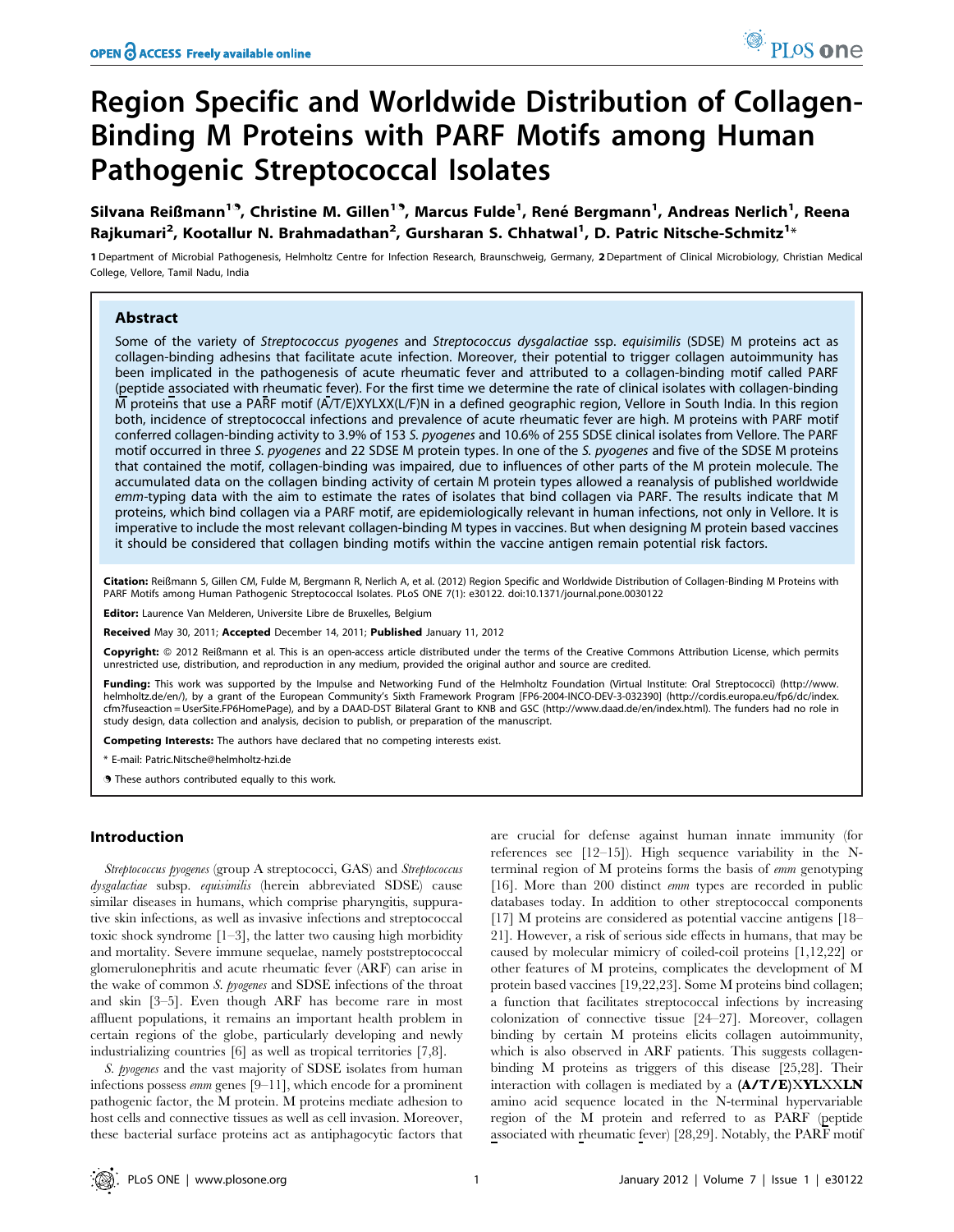is part of the M protein type 3 (M3), a protein that was used in a vaccination trial in which some of the vaccinees developed ARF or similar symptoms [23]. Researching the interaction between M protein and collagen promises a better understanding of its role in streptococcal diseases and as a potential risk factor to be considered in the design of M protein based vaccines. The relevance of collagen-binding M proteins as triggers of autoimmunity, in vaccine development or as virulence factors in acute infections depends on their epidemiological role worldwide and in specific geographic regions. This has motivated the following study.

#### Materials and Methods

#### Bacterial strains

S. pyogenes and SDSE isolates from human infections were collected at the Christian Medical College, Vellore. The collection comprised 153 S. pyogenes and 255 SDSE isolates from different suppurative foci and invasive infections. Emm types of 254 of the 255 SDSE strains were described previously [11]. The additional isolate was typed as stCQ343. None of isolates from Vellore was included in previous studies on collagen-binding M proteins [24,25,28,29]. The S. pyogenes M31 strains included in binding experiments were not isolated in Vellore, but a courtesy of D. R. Johnson from the University of Minnesota Medical School.

## Sequencing of emm genes, sequence analysis, coiled-coil prediction and alignment of M proteins

emm genes were amplified from streptococcal genomic DNA by PCR and sequenced as described [11]. Sequence data were processed and analyzed using the software BioEdit version 7.0.1 (Isis Pharmaceuticals). ''PARF motif'' designates the amended (A/ T/E)XYLXX(L/F)N consensus while ''prototypical PARF motif'' refers to the previously published (A/T/E)XYLXXLN consensus [28]. ''PARF-like'' denotes sequences, which are similar to PARF, but differ from the consensus in one of the conserved amino acids (positions 1, 3, 4, 7 or 8). Own sequencing data, untrimmed M protein sequences from the CDC (http://www.cdc.gov/ncidod/ biotech/strep/strepblast.htm; 1180 sequences) and GenBank database [30] (648 sequences, 192 of them longer than 300 amino acids, 103 of them comprising the N-terminal signal peptidase cleavage site and the C-terminal LPSTG sequence) were analysed for the presence of PARF motifs using the search function of BioEdit for user-defined motifs (YLXXLN and YLXXFN). ClustalW was used for multiple alignments [31]. Prediction of parallel homo-dimeric coiled-coil structures in the N-terminal sequences of M proteins was performed with Paircoils2 [32] at a minimum search window length of 28.

#### Collagen binding assays

Collagen binding to streptococci was tested as described previously [25]. Streptococci were grown overnight  $(37^{\circ}C, 5\%$ CO2) in Tryptic Soy Broth (TSB, Becton Dickinson), washed and resuspended in Phosphate Buffered Saline containing 0.05% Tween 20 (PBST) to a concentration of  $10^8$  bacteria per ml. When necessary, 750 µl of the bacterial suspension was treated with 195 U of hyaluronidase (AppliChem) for 2.5 h at  $37^{\circ}$ C shaking at 900 rpm, then washed and resuspended in 750 µl PBST. Bacterial suspensions  $(250 \text{ µ})$  were incubated for 45 min with 30 ng  $(100,000 \text{ cpm})$  of  $^{125}$ I-labelled collagen IV (from human placenta, Sigma-Aldrich). Unbound collagen was removed by washing in 1 ml PBST before radioactivity of the pellet was quantified in a Wallac 1470 Wizard gamma counter (PerkinElmer). Data were analyzed using Microsoft Excel. Error bars indicate the standard deviation of triplicate measurements.

## Surface plasmon resonance (SPR) measurements

Recombinant M proteins stG2078, M55 and M31.5 were produced and used in SPR measurements as described previously [28]. Briefly, recombinant M proteins were injected for 2 min over immobilized human collagen IV (400 RU) at a flow rate of 60  $\mu$ l/ min. Data were analyzed using BiaEvaluation 3.0.

## Results

## Distribution of the PARF motif among streptococci from Vellore, India

The epidemiological relevance of streptococcal M proteins with collagen-binding PARF motif was investigated by sequencing the emm genes of S. pyogenes and SDSE strains that were isolated from human clinical infections in Vellore. The incidence of streptococcal diseases and prevalence of ARF (1.0 per 1000 school children [33]) is high in this geographic region. Emm types of S. pyogenes isolates are given in table 1. The emm types of 254 of 255 SDSE isolates have been reported earlier [11]. The  $225<sup>th</sup>$  was a type stCQ343 isolate. Previously identified collagen-binding M proteins with PARF motif [28,29] occurred in 1 of the 47 S. pyogenes emm types (Table 1 and 2) and in 5 of the 45 emm types of SDSE clinical isolates [11] from Vellore (Table 2). An additional 13 distinct emm types, one from S. pyogenes and 12 from SDSE, coded for M proteins with prototypical PARF sequences, which hitherto had not been tested for collagen binding (Table 2).

#### Collagen binding of isolates with PARF(-like) motifs

All *S. pyogenes* isolates of the collection and representative SDSE strains with previously untested PARF-positive M proteins were examined for binding to human collagen IV (Table 2, Figure 1). Strains with M proteins, bearing PARF-like sequences were also included in the binding experiment. PARF-like sequences differ in one of the motif's conserved positions 1, 3, 4, 7 or 8 (Table 3) from the previously published [29] or amended (A/T/E)XYLXX(L/ F)N consensus. Amendment is based on the collagen-binding activity of M3.22, shown in this study (Table 2, Figure 2A). As the streptococcal hyaluronic acid capsule is a potential collagenbinding factor [25], protein-dependent collagen interactions were verified in experiments with hyaluronidase treated bacteria. Several streptococcal factors including M proteins bind collagens [26,27,34,35]. However, based upon a cut-off value of 20% bound ligand [29], only strains that expressed M proteins with a PARF motif bound collagen IV after hyaluronidase treatment (Table 2). The data indicated that PARF was pivotal for this interaction between M protein and collagen that confers a high binding capacity for collagen IV to the streptococci [28]. However, of the 16 newly discovered M proteins with PARF motif (14 distinct emm types) that were examined in this study, only ten bound collagen based upon the cut-off value (Table 2). Four types or groups of M proteins did not bind collagen IV despite harboring PARF motifs (Figure 3). The sequence ANYLKTLN occurred in three distinct M proteins: stGM220, stG120.0 and stG120.1 (Figure 3D). Interestingly, only the strain that expressed stG120.1 bound collagen IV (56% bound ligand), while strains expressing stG120.0 or stGM220 did not (6% and 14% bound ligand). Expression of the M protein by the tested strains was confirmed by examination of their typical fibrinogen interaction (not shown). Sequences of the collagen IV binding stG120.1 and of the non-binding stG120.0 and stGM220 protein were identical within the first 36 amino acids that C-terminally flank the PARF motif. Identity between stG120.1 and stGM220 extended to 125 amino acids. Lack of a Crepeat (35 amino acids) after position 309 of the mature stG120.1 protein discriminates it from the two non-binding types stGM220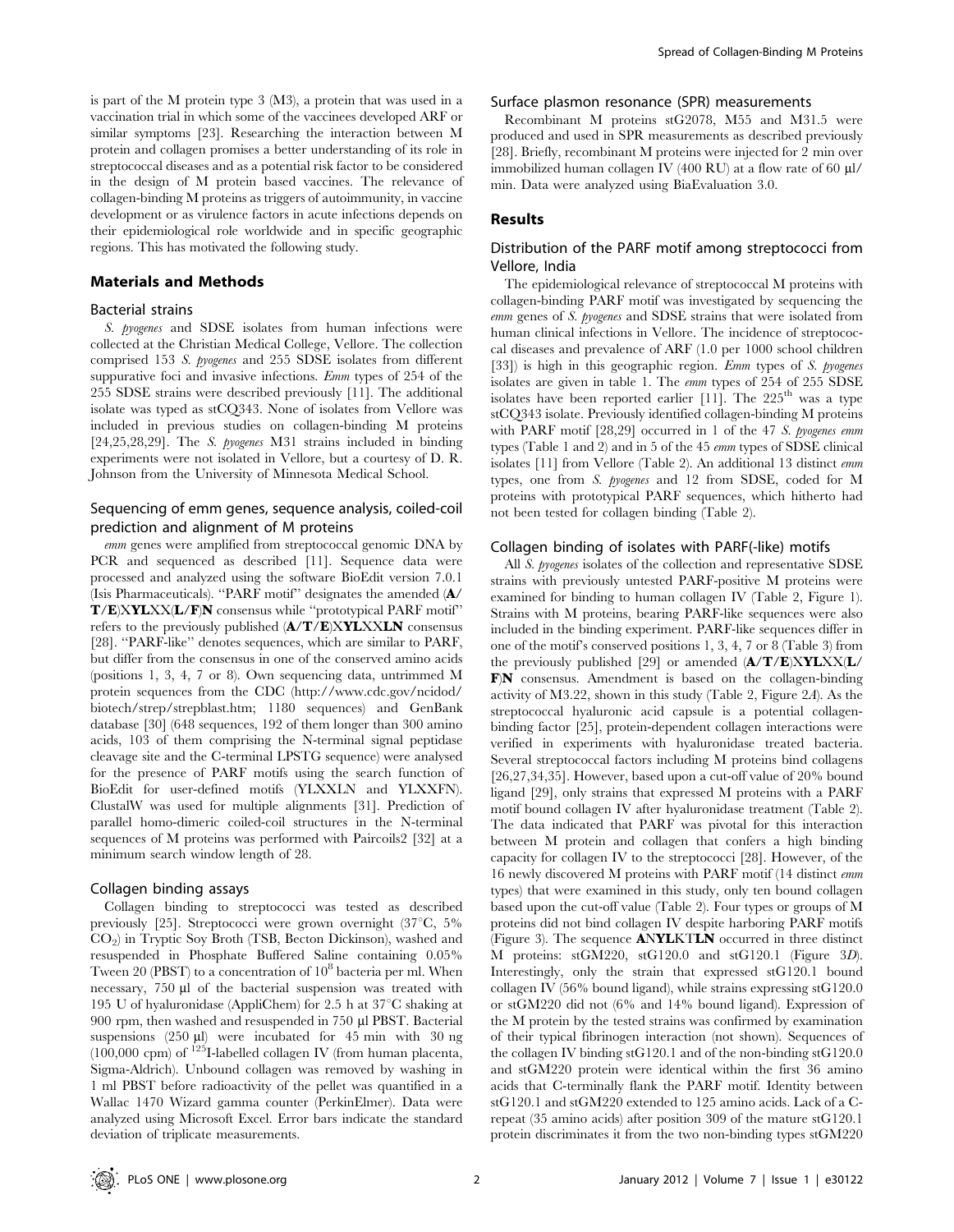Table 1. Emm-typing of clinical S. pyogenes isolates from Vellore.

| emm type          | no. of strains          |
|-------------------|-------------------------|
| emm100            | 4                       |
| emm102            | 3                       |
| emm104            | $\overline{4}$          |
| emm105            | 1                       |
| emm108            | $\overline{7}$          |
| emm11             | 13                      |
| emm110            | 6                       |
| emm111            | 1                       |
| emm112            | 9                       |
| emm113            | $\overline{2}$          |
| emm12             | 1                       |
| emm15             | 3                       |
| emm18             | $\overline{2}$          |
| emm25             | $\overline{2}$          |
| emm28             | 5                       |
| emm3 <sup>a</sup> | 6                       |
| emm42             | $\overline{2}$          |
| emm44             | $\overline{2}$          |
| emm49             | 6                       |
| emm53             | 1                       |
| emm55             | $\overline{2}$          |
| emm56             | 4                       |
| emm58             | 1                       |
| emm60             | 3                       |
| emm63             | $\overline{7}$          |
| emm66             | 1                       |
| emm68             | 1                       |
| emm69             | 6                       |
| emm74             | $\overline{2}$          |
| emm77             | 7                       |
| emm80             | 3                       |
| emm82             | 6                       |
| emm85             | $\overline{2}$          |
| emm88             | 1                       |
| emm89             | $\mathbf{1}$            |
| emm92             | 3                       |
| emm93             | 4                       |
| st11014           | 1                       |
| st1398            | 8                       |
| st1731            | 1                       |
| st212             | $\mathbf{1}$            |
| st2147            | $\overline{2}$          |
| st2460            | 1                       |
| stD432            | $\overline{\mathbf{c}}$ |
| stKBN3            | $\mathbf{1}$            |
| stKBN8            | $\mathbf{1}$            |
| stNS554           | $\mathbf{1}$            |

<sup>a</sup>emm3.22 (3 isolates); emm3.23 (3 isolates). doi:10.1371/journal.pone.0030122.t001

and stG120.0. These two non-binding M proteins, while highly similar to one another, differed considerably from the collagenbinding M protein stG120.1 within the N-terminal region flanking the PARF motif (Figure 3D). Both, sequence variations either Nterminal or C-terminal from the PARF motif that distinguish the collagen binding stG120.1 from the two non-binding M proteins could govern the collagen binding activity of their PARF motif.

While M proteins of the other emm3 subtypes contain a prototypical PARF motif (AEYLKGLN), in M3.22 the leucine residue in position 7 is substituted by phenylalanine (AEYLKGFN). Comparison of collagen IV binding by six individual emm3 isolates revealed a reduced binding capacity of type emm3.22 as compared to emm3.23 streptococci that harbor the prototypical PARF motif (Figure 2A). Still, binding of more than 20% of the added collagen IV by emm3.22 streptococci, indicated that position 7 of the PARF motif tolerates substitution of leucine by phenylalanine without full loss of the collagen binding function. Hence, position 7 is more tolerant to amino acid substitution than previously known [29]. None of the 22 distinct emm types with PARF-like motifs (Table 3) that were tested in this study was associated with collagen IV binding. This provides further evidence for the pivotal role of the consensus sequence for this interaction. In summary the experiments demonstrate that PARF is the dominant, if not exclusive, collagen-binding motif of M proteins, that endows streptococci with a high binding capacity for collagen IV.

## Collagen binding by recombinant M proteins

Previously, M3 was the only known PARF-positive M protein of S. pyogenes that has been shown to bind collagen IV with high affinity [25,28,36]. It remained to be investigated if PARFdependent collagen binding was limited to this single, though epidemiologically important M type [37]. Like M3, S. pyogenes M proteins M55 and M31 possessed a PARF motif. While M55 belongs to one of the most common S. pyogenes emm types isolated in Pacific Island Countries and from Indigenous Australians [37], M31 appears to be of minor epidemiological relevance worldwide [37]. The M31 protein is typically found in S. pyogenes, but the Vellore collection contained SDSE strains that expressed a M31.5 protein variant. Streptococci that expressed M31 or M31.5 exerted collagen-binding activity, while M55 carrying strains did not (Figure 2B). To examine the interaction in an additional experimental approach, collagen binding of recombinant proteins M55 and M31.5 was compared using surface plasmon resonance measurements (Figure  $2C$  and  $D$ ) in which both proteins bound to immobilized human collagen IV in a concentration dependent manner. M protein stG2078, that lacks a PARF motif, served as a control and did not produce significant responses  $(\leq 4$  RU). Compared to M31.5, M55 protein had a lower affinity for collagen IV as indicated by apparent dissociation constants of 0.6 nM and 5 nM, respectively. The apparent dissociation constants are based on the Langmuir model for 1:1 interactions. However, sigmoid shapes of association curves indicated a higher complexity of the binding mechanisms. In summary, the results identified M31 protein of S. pyogenes and its SDSE ortholog M31.5 as collagenbinding M proteins and demonstrate a reduced collagen affinity of M55. The latter explains the lack of high capacity collagenbinding by emm55 S. pyogenes strains (Figure 2B).

## Role of coiled-coil domains in collagen-binding M proteins

M proteins form coiled-coil dimers [24,38–41]. Such a ternary structure of the molecule may impact folding, accessibility and thus the collagen binding function of the PARF motif. Therefore, the position of the PARF motif was determined in relation to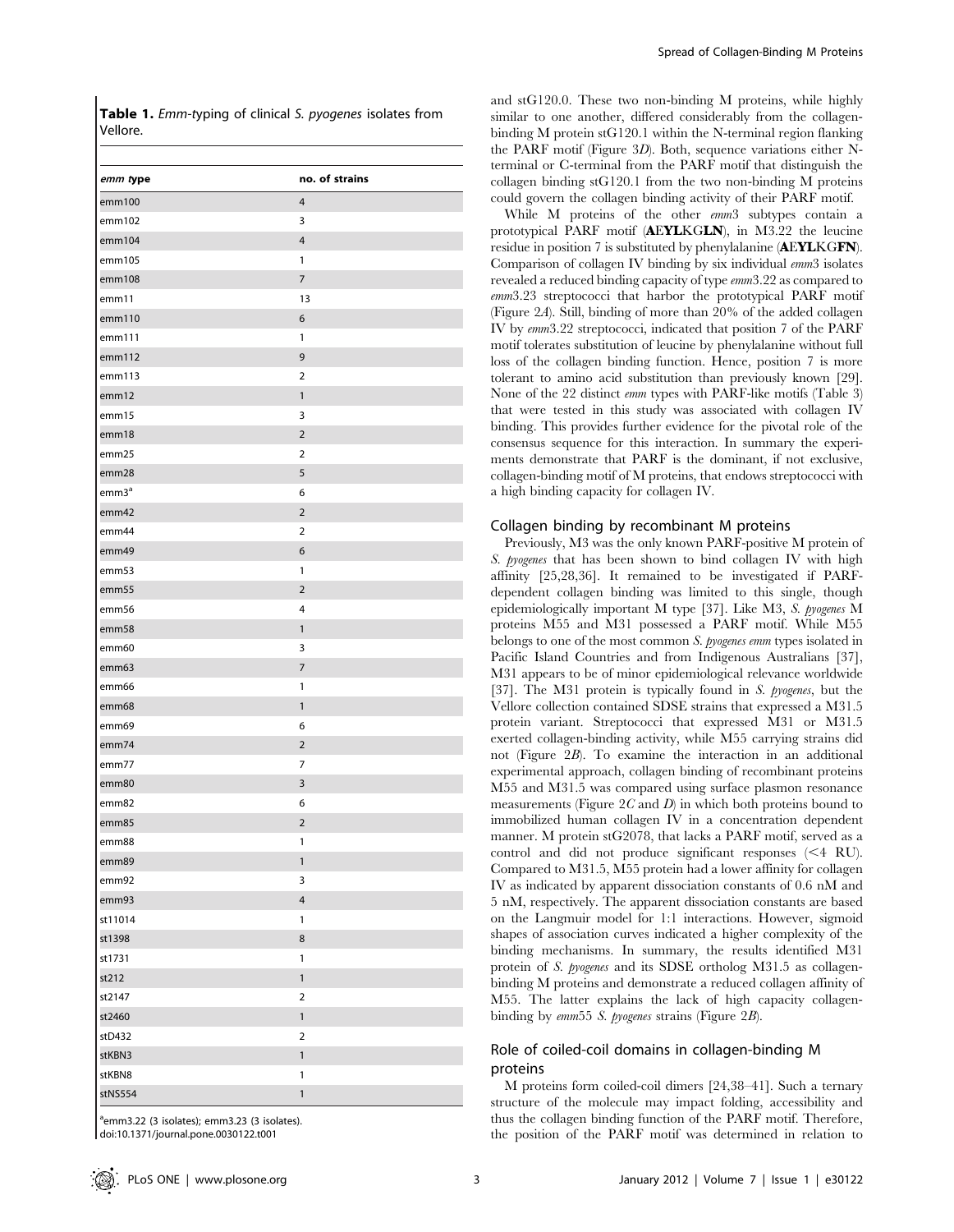**Table 2.** PARF motifs of S. pyogenes and S. dysgalactiae subsp. equisimilis isolated in Vellore.

| <b>PARF</b> motif <sup>ª</sup> | collagen binding <sup>b</sup> | M protein      | No. of strains in the collection |                |  |
|--------------------------------|-------------------------------|----------------|----------------------------------|----------------|--|
|                                |                               |                | S. pyogenes                      | <b>SDSE</b>    |  |
| <b>AEYLKALN</b>                | $+$ <sup>c</sup>              | stG10          |                                  | $\overline{2}$ |  |
| <b>AEYLKGLN</b>                | $+$ <sup>d</sup>              | M <sub>3</sub> | $\overline{3}$                   |                |  |
| <b>ARYLETLN</b>                | $+$ <sup>c</sup>              | stC5344        |                                  | $\mathbf{1}$   |  |
| <b>ARYLKRLN</b>                | $+$ <sup>c</sup>              | stC-NSRT2.0    |                                  | $\mathbf{1}$   |  |
| <b>EAYLKRLN</b>                | $+$ <sup>c</sup>              | stG2574        |                                  | 3              |  |
| <b>TQYLKRLN</b>                | $+$ <sup>c</sup>              | stC2sk         |                                  | $\overline{3}$ |  |
|                                | $+$                           | stG97          |                                  | $\overline{2}$ |  |
| <b>ADYLKTLN</b>                | $+$                           | stC6746        |                                  | $\mathbf{1}$   |  |
| <b>AEYLKNLN</b>                | $+$                           | M31.5          |                                  | $\overline{2}$ |  |
| <b>AEYLKGFN<sup>e</sup></b>    | $+$                           | M3.22          | $\overline{3}$                   |                |  |
| <b>AEYLRSLN</b>                | $+$                           | stG211.1       |                                  | $\overline{2}$ |  |
| <b>ANYLKELN</b>                |                               | stC46          |                                  | $\mathbf{1}$   |  |
|                                |                               | stCK401        |                                  | $\overline{2}$ |  |
| <b>ANYLKTLN</b>                | $^{+}$                        | stG120.1       |                                  | $\overline{2}$ |  |
|                                | $\overline{\phantom{a}}$      | stG120.0       |                                  | 1              |  |
|                                |                               | stGM220        |                                  | $\mathbf{1}$   |  |
| <b>ARYLKKLN</b>                | $+$                           | stG351         |                                  | $\mathbf{1}$   |  |
| <b>ATYLKELN</b>                |                               | M55            | $\overline{2}$                   |                |  |
| <b>TEYLKRLN</b>                | $\overline{\phantom{0}}$      | stGrobn        |                                  | 5              |  |
| <b>TEYLKSLN</b>                | $^{+}$                        | stCQ343        |                                  | $\mathbf{1}$   |  |
|                                | $+$                           | stG211.0       |                                  | $\overline{2}$ |  |
| <b>TKYLKRLN</b>                | $^{+}$                        | stC922         |                                  | 4              |  |

<sup>a</sup> Amino acids conserved or typical for PARF are shown in bold.

<sup>b</sup>Positive strains bound more than 20% of the added collagen IV before and after hyaluronidase treatment.

 $\epsilon$ , <sup>d</sup>Collagen binding of this M protein is shown in [29] or [28], respectively.

The motif did not fully match the previously reported consensus [28] but was positive for collagen binding.

doi:10.1371/journal.pone.0030122.t002

predicted coiled-coil domains (Figure 4A). A high probability for coiled-coil formation was observed in close C-terminal proximity to the PARF motif in all examined M proteins. In contrast, the PARF motifs themselves form a sequence section with minimal coiled-coil probability. Such interruption of the coiled-coil structure may be a prerequisite for collagen binding. Influences of the N-terminal M protein sequence on PARF activity may depend on the ability of the N-terminal end to form a parallel inter-chain coiled-coil domain (Figure 4B). The predictions separated M proteins with and without an N-terminal coiled-coil, but did not discern collagen-binding M proteins from inactive ones (Figure  $4B$  and  $C$ ). Thus, the structural influences that govern the collagen-binding activity of the PARF motif are more complex in nature and seem independent of the M protein's ability to form an N-terminal inter-chain coiled-coil structure. Comparing coiled-coil predictions for the full length M proteins (Figure 5) suggested that the most drastic structural differences between the collagen IV binding type stG120.1 and the non-binding types stG120.0 and stGM220 lie N-terminal from the PARF motif. C-terminal from the PARF motif, the sequences show a very similar coiled-coil prediction over a stretch of 240 amino acids. Because of the lacking C-repeat in stG120.1 (Figure 3D) coiled-coil-prediction of the M proteins 164 most C-terminal residues is shifted relative to stG120.0, but shows a similar curve shape. The coiled-coil prediction analysis indicates that major structural differences, which discern stG120.1 from the non-binding M proteins, are

limited to the N-terminal flanking region of PARF and to a distant C-terminal part of the sequence. Since both could be the cause of impaired collagen binding, the origin of inactivating influences remains to be identified.

## Global and regiospecific distribution of streptococci with collagen-binding M proteins

The presented data show that a PARF motif is not a sufficient but a necessary condition for high affinity binding of collagen IV by streptococcal M proteins. In this study, combining PARF-based prediction with experimental validation of collagen IV binding activity disclosed that 3.9% of 153 S. pyogenes and 10.6% of 255 SDSE clinical isolates from Vellore possessed a collagen-binding M protein with PARF. Taking previous studies into account a large number of binding M types is now identified (Figure 1). Searching the M protein database of the Centers for Disease Control and Prevention (http://www.cdc.gov/ncidod/biotech/ strep/strepblast.htm) revealed an additional 14 M proteins with PARF motif that remain to be tested for collagen binding (Table 4). However, the most frequent PARF-positive M types worldwide [37] and all except one M type with PARF motif that are reported in the herein reanalyzed studies [8,42–47] are now tested for PARF-dependent collagen interaction. This in turn allowed the following estimations on global and region specific distributions of collagen-binding M proteins with PARF motif. Worldwide, due to a low epidemiological relevance of emm31, stKBN7, stM3, stPILA,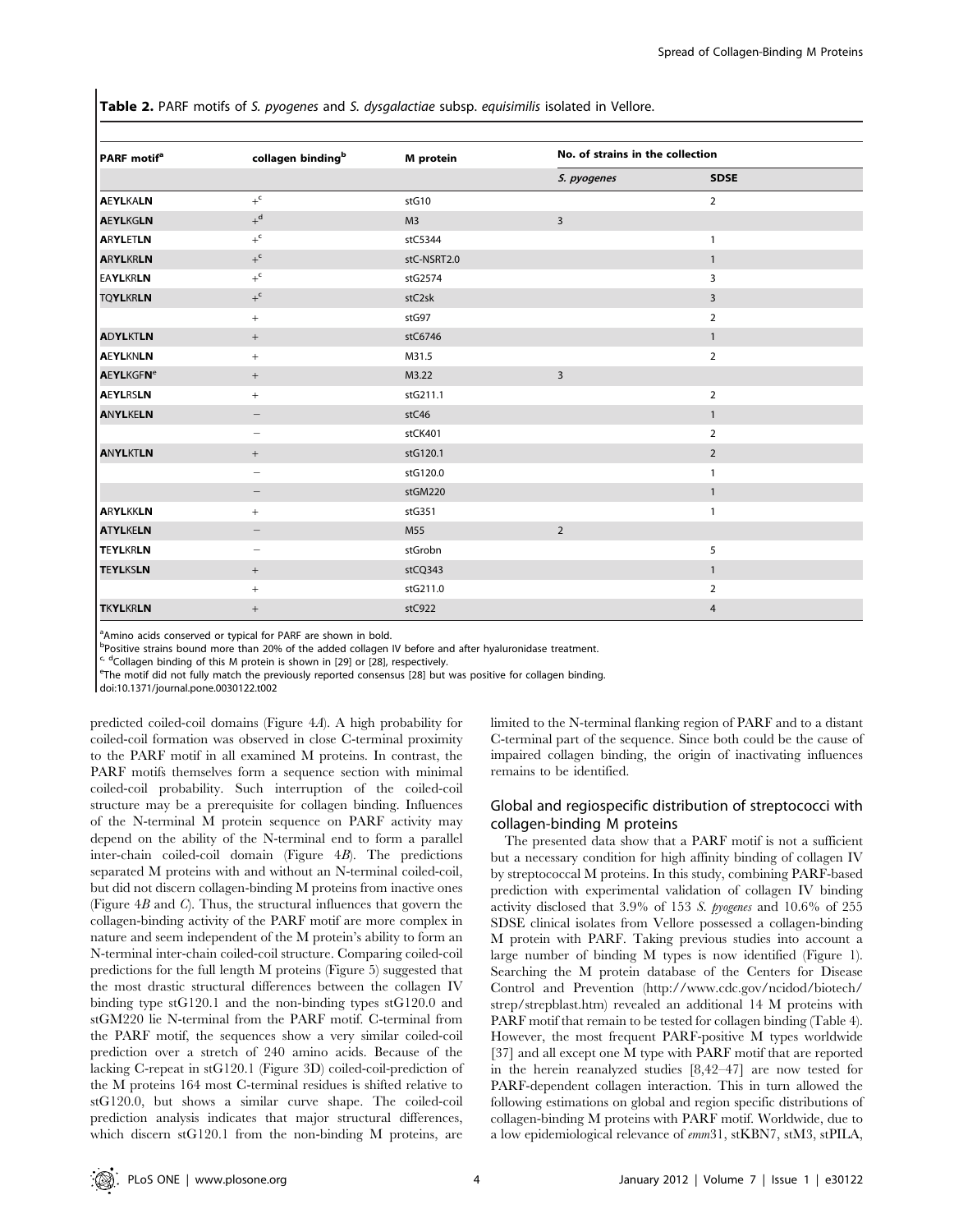$\overline{a}$ 

|               |    | 12345678                                                     |    | collage<br>bindin |
|---------------|----|--------------------------------------------------------------|----|-------------------|
| FOG           | 47 | FSKONNSIGEYARYLOKLNDOFOEYYEOVV 76                            |    | $^{+}$            |
| M3            | 42 | AOAGRLDLROKAEYLKGLNDWAERLLOELN                               | 71 | $^{+}$            |
| LC1903        | 44 | MPSYGYTYLOOAEYLORLNDHFEOYFNEVT                               | 73 | $^{+}$            |
| st4545        | 50 | LOLDDDNIGAYAWYLKELNDNFOKHYERVT 79                            |    | $^{+}$            |
| stG10         | 51 | DKLKGYSIGOMAEYLKALNDHFEKYYEEVV                               | 80 | $^{+}$            |
| stC5344       | 47 | KSLQSNDIGVYARYLETLNDRFQEYYEQVV                               | 76 | $^{+}$            |
| $stC-NSRT2.0$ | 50 | LSSKSDSIGVYARYLKRLNDHFQEYYEQVV 79                            |    | $^{+}$            |
| stG2574       | 29 | TYENATKKSDD <b>EAYLKRLNE</b> WAEDILEELT                      | 58 | $^{+}$            |
| stC2sk        | 46 | NSSSWGDIDTHTOYLKRLNDYFOEYYERTN                               | 75 | $^{+}$            |
| stG97         | 46 | QTKGIYTMEVYTQYLKRLNDQFQEIYEQTS                               | 75 | $^{+}$            |
| stC6746       | 48 | KEAENLPTKTYADYLKTLNDRFEEYLDKIT                               | 77 | $^{+}$            |
| M31           | 44 | STTGGVTPTOKAEYLKGLNDWAEKLLKELN                               | 73 | $^{+}$            |
| M31.5         | 44 | STTGGVTPTOKAEYLKNLNDWAEKLLKELN                               | 73 | $^{+}$            |
| stG211.1      | 38 | SEAPNLNLEOKAEYLRSLNDWAENLLKELN                               | 67 | $^{+}$            |
| stC46         | 50 | SKSKKLPTKDYANYLKELNDHFEKYLDEAS                               | 79 |                   |
| stCK401       | 50 | SKSKNLPTKDYANYLKELNDHFEKYLDEAS                               | 79 |                   |
| stGM220       | 50 | DKLNEYSLGELANYLKTLNDHFEENYEKVV                               | 79 |                   |
| stG120.0      | 50 | DKLGKYSLGELANYLKTLNDHFEENYEKVV 79                            |    |                   |
| stG120.1      | 50 | DKWOSHDLGVLANYLKTLNDHFEENYEKVV 79                            |    | $^{+}$            |
| stG351        | 50 | KSSKTNSIGVYARYLKKLNDOFOEYYEOVV                               | 79 | $^{+}$            |
| M55           | 44 | EKNSGSNSNWYATYLKELNDEFEQAYNELS 73                            |    |                   |
| stGrobn       | 46 | OSSNOYRIDVYTEYLKRLNDDAEKLLOALN                               | 75 |                   |
| stCO343       | 47 | SSRDYYDTNTYTEYLKSLNDHFOELYERTN                               | 76 | $^{+}$            |
| stG211.0      | 35 | SEAGRLDLAGRTEYLKSLNDWAEQLLQKLN                               | 64 | $^{+}$            |
| stC922        | 47 | TSRNDYDTDTYTKYLKRLNDHFEKYYEQVN                               | 76 | $^{+}$            |
| M3.22         | 42 | AOAGRLDLROKAEYLKGFNDWAEKLLOELN                               | 71 | $^+$              |
|               |    | $\star\star$ $\star$ $\star$ $\cdot$ $\cdot$ $\cdot$ $\cdot$ |    |                   |

Figure 1. Known S. pyogenes and SDSE collagen-binding M proteins harboring PARF. M protein designations are given on the left. The PARF motif is shown in black letters and eleven flanking amino acids on both the N-terminal and C-terminal side in grey letters. Collagen-binding activity is indicated on the right with '+' when positive or with '-' when negative. Numbers flanking the sequence indicate its position within the mature protein. Amino acids conserved or typical for PARF are shown in bold. Identical amino acids (\*), conserved substitutions (:), and semiconserved substitutions (.) are indicated as determined by multiple alignment. Amino acids with basic side chains in positions 2, 5 or 6 are highlighted in grey.

doi:10.1371/journal.pone.0030122.g001

st0726, st1692, st3720, st3857 strains in the past [37], the rate of S. pyogenes strains that possess collagen-binding M proteins with PARF motif was largely determined by  $emm3$  strains. Based on the data of Steer and colleagues [37] it can be estimated that worldwide about 7% of the S. pyogenes strains possessed a collagenbinding M protein with PARF. In different geographic regions the estimated rate of S. pyogenes strains with active PARF motif ranged from less than 2% in Asia over 3.5% in Africa and 7.5% in the established market countries of Europe, North America, Australia,

Japan and Hong Kong to more than 10% in the Middle East. A rate of 26.5% emm3 strains in pediatric patients in China that was documented for the years 1993–1994 and a subsequent drastic decrease until 2005–2006 documents the rate's potential for high temporal variability [42]. PARF motifs conferred collagen binding activity to a variety of distinct M proteins of SDSE (Table 2, Figure 1). Analysis of studies on SDSE, which were not limited to invasive cases of infection, revealed rates of 4.4%, 4.7% and 13.8% in Thailand [43], Norway [44] and Portugal [45],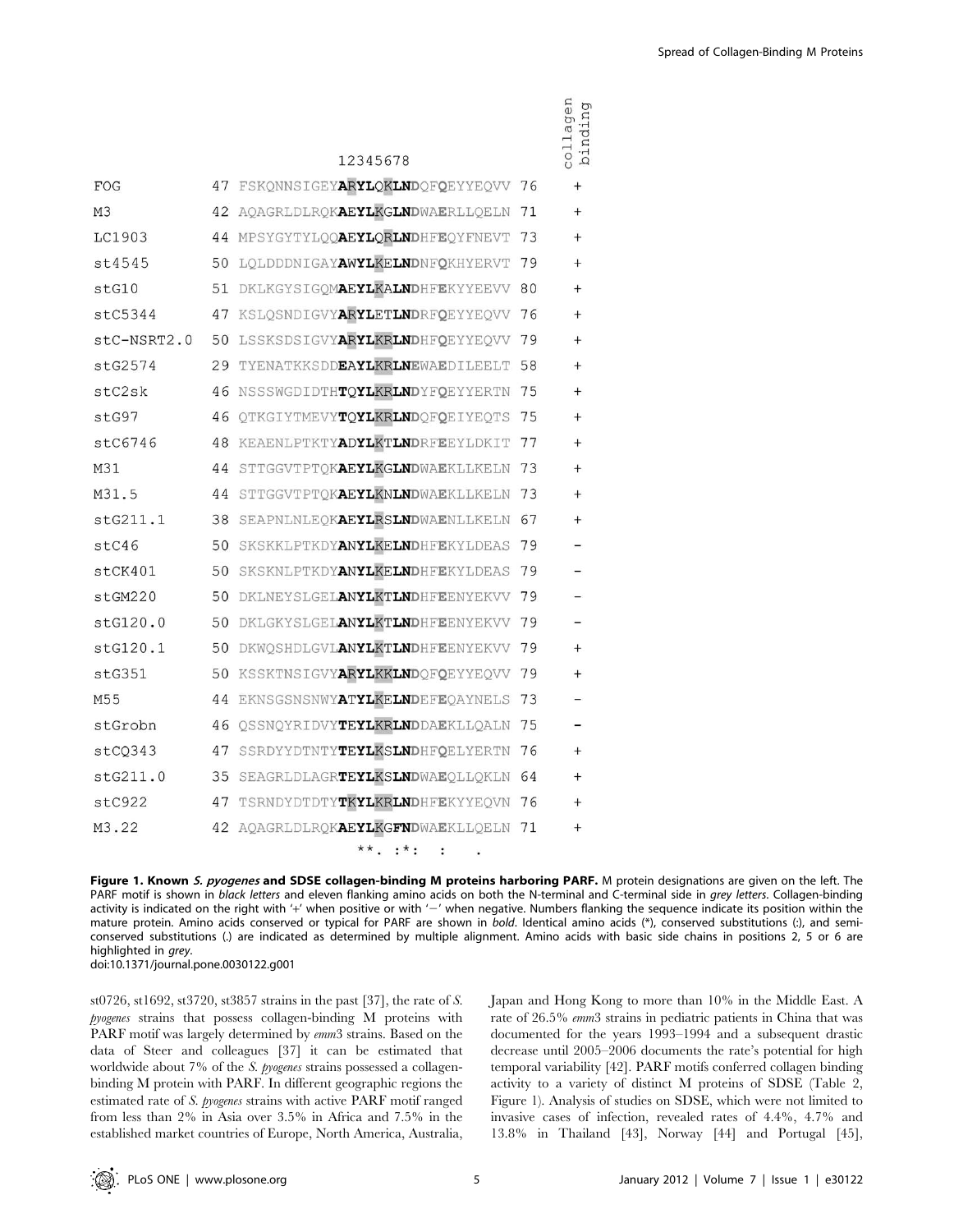Table 3. PARF-like motifs found in M proteins of S. pyogenes and S. dysgalactiae subsp. equisimilis isolated in Vellore.

| PARF-like motif <sup>a</sup> | M protein                                                                    |
|------------------------------|------------------------------------------------------------------------------|
| <b>AKLLEELN</b>              | stG2078                                                                      |
| <b>DRYLDKLF</b>              | stG5420                                                                      |
| <b>EKNLEALN</b>              | stG840                                                                       |
| <b>ERDLKDLN</b>              | stC6979                                                                      |
| <b>INYLKGLN</b>              | stC1741                                                                      |
| <b>ISYLKDLN</b>              | stKNB8                                                                       |
| <b>LDYLKKLD</b>              | M66, M68, M92 <sup>b</sup> , M104,<br>M110 <sup>b</sup> , st1389.1, st1389.2 |
| LNYLKKLD                     | M110 <sup>b</sup>                                                            |
| <b>LTYLKKLD</b>              | M92 <sup>b</sup>                                                             |
| <b>PEDLKRLN</b>              | stGL265.1                                                                    |
| <b>PEDLKSLN</b>              | stGL265.0                                                                    |
| <b>RHYLKKLD</b>              | M28, M88, st1731                                                             |
| <b>RHYLKQLD</b>              | stNS554                                                                      |
| RHYLRQLD                     | M77, M102, M112, st212                                                       |
| <b>VNYVKILN</b>              | stG7882                                                                      |

<sup>a</sup> Amino acids conserved or typical for PARF are shown in bold. <sup>b</sup>Proteins M110 and M92 harbored two PARF-like motifs.

doi:10.1371/journal.pone.0030122.t003

respectively, for isolates with PARF-positive collagen-binding M proteins. For a study from Japan [46] the estimated rate ranged between 13.8% and 14.5% since collagen binding activity of stG4974 remains untested (Table 4). Based on community surveillances, collagen-binding M proteins with PARF motif occurred in 8.7% of the strains from Mumbai school children [47] and in 5.9% of the strains isolated from Indigenous Australians [8]. Collectively, this retrospective analysis of emm typing data indicates that collagen-binding M proteins with PARF motif are frequently involved in clinical cases of S. pyogenes and SDSE infection both, in Vellore and on a global scale.

#### **Discussion**

S. pyogenes is an exclusively human pathogenic bacterium that exerts host specific interactions during infection. Animal models simulate its pathogenesis only partially, particularly the complex processes underlying streptococcal sequelae. As a consequence, deeper investigations on the role of collagen-binding M proteins in streptococcal clinical infections and sequelae require additional approaches, comprising the analysis of clinical data and causative strains collected from human patients. These clinical approaches benefit from comprehensive knowledge about the circulating streptococcal strains expressing collagen-binding M proteins. Presence of a prototypical PARF motif (A/T/E)XYLXXLN in the variable N-terminal amino acid sequence of M protein was suggested as predictive of a collagen binding function [28,29]. Screening of the complete S. pyogenes collection in this study demonstrated that the occurrence of a PARF motif (A/T/ E)XYLXX(L/F)N in the M protein was not a sufficient but a necessary condition for its collagen-binding activity (Figure 1) that comprises high affinity binding to collagen IV. Supportive to earlier results [28,29], the positions 2, 5, and 6 of the PARF motifs were preferentially occupied by charged amino acids, most often with basic side chains (Figure 1). Collagen binding of M proteins



Figure 2. Collagen binding to M3, M31 and M55. (A) S. pyogenes strains that expressed the M protein M3.22 (white bars) or M3.23 (black bars) or (B) S. pyogenes strains that expressed M protein M55 (white bars) or M31 (black bars) and a SDSE strains that expressed M31.5 (grey bar) were compared for binding of collagen IV. Strain designations are indicated in the abscissa. The binding capacity was expressed as the bound percentage of added radiolabelled collagen IV. The average of three experiments is depicted with standard deviation. In (A) PARF sequences of the M proteins are shown above. (C and D) SPR sensograms of the interaction between immobilized human collagen IV (400 RU) and M protein M31.5 (C) or M55 (D) as analyte in the liquid phase were recorded upon injection of the analyte in concentrations that are indicated on the right in nM. Injections started at  $t = 0$  s and ended at  $t = 120$  s. doi:10.1371/journal.pone.0030122.g002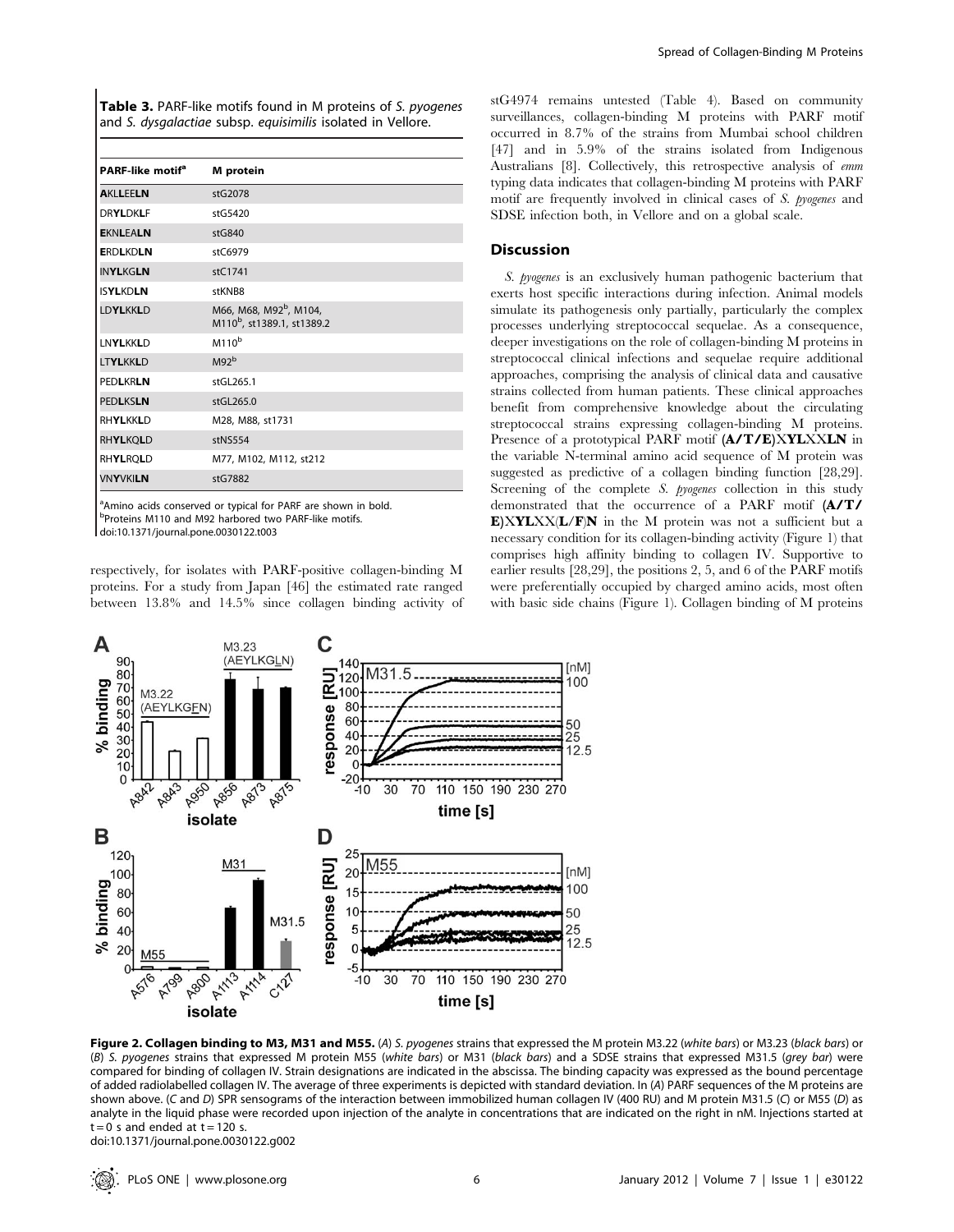## $\overline{\mathsf{A}}$

| $stGrobn(-)$ | HLEMLMQNIQKQKQSSNQYRIDVY <b>TEYL</b> KR <b>LN</b> DDAEKLLQALNGDDVRNILGKMSIDK 90 |  |
|--------------|---------------------------------------------------------------------------------|--|
|              |                                                                                 |  |

## B

 $M55(-)$ 

## $\mathsf{C}$

| $stC46(-)$   |  |
|--------------|--|
| $stCK401(-)$ |  |

| I |  |
|---|--|
|   |  |
|   |  |
| ł |  |
|   |  |

| $stG120.0(-)$<br>$stGM220(-)$ | 1<br>$\mathbf{1}$ | EGNITOYDOWNWDTOFGRTSDLTYKLELLKGRVSDLEYFMKNLKSETSPDKLGKYSLGEL 60<br>DGDITOYDNWNWRTOLGRTSDLTYKLELLKHRVSTLEGFMKNLESETRPDKLNEYSLGEL 60                       |            |
|-------------------------------|-------------------|----------------------------------------------------------------------------------------------------------------------------------------------------------|------------|
| $stG120.1(+)$                 | $\mathbf{1}$      | EENITOYDKWNWETOFGRTSDLTSKLOLLKDRVSGLEYIMNHLNSEIRPDKWOSHDLGVL                                                                                             | 60         |
| $stG120.0(-)$<br>$stGM220(-)$ |                   | 61 ANYLKTLNDHFEENYEKVVGDDSRRVLAOEVEENRALKEKLSELSTTSEDLAKELOKOKE 120<br>61 ANYLKTLNDHFEENYEKVVGDDSRRVLAOEVEENRALKEKLSELTTKSEKLANELKAOOE                   | 120        |
| $stG120.1(+)$                 |                   | 61 ANYLKTLNDHFEENYEKVVGDDSRRVLAQEVEENRALKEKLSELTTKSEKLANELKAQQE 120                                                                                      |            |
| $stG120.0(-)$<br>$stGM220(-)$ |                   | 121 IYQLAVEGHAHSKKEHQEFIDNIAKVLLDKEDQKHLLEKAIAETNSKNDLLAKQLAQKEE<br>121 IYQLAVDGHALSEKEHQEFIDNIAKVLLDKEDQKHLLEKAIAETNSKNDLLAKQLAQKEE                     | 180<br>180 |
| $stG120.1(+)$                 |                   | 121 IYOLAVDGHALSEKEHOEFIDNIAKVLLDKEDOKHLLEKAIAETNSKNDLLAKOLAOKEE                                                                                         | 180        |
| $stG120.0(-)$<br>$stGM220(-)$ |                   | 181 ELANEKLAKEGIIDSTFDYVKEKESEIAKLKEEIQTNEAQLESLNSNLAEQTSEIDNLKQ 240<br>181 ELANEKLAKEGIIDSTFDYVKEKESEIAKLKEEIOTNGAOLESLNNKLAEOTSEIDNLKO                 | 240        |
| $stG120.1(+)$                 |                   | 181 ELANEKLAKEGIINSTYDYVTEKESEIAKLKEEIOTNGAOLESLNNKLAEOTSEIDNLKO                                                                                         | 240        |
| $stG120.0(-)$<br>$stGM220(-)$ |                   | 241 ELTRRENMYESFLNQAKENLASKEQELAKLKQLETINNNLLGNAKDMIAKLSAKNEQLAS<br>241 ELTRRENMYESFLNQAKENLASKEQELAKLKQLETINNNLLGNAKDMIAKLSAKNEQLAS                     | 300<br>300 |
| $stG120.1(+)$                 |                   | 241 ELTRRENMYESFLNOAKENLASKEOELAKLKOLETINNNLLGNAKDMIAKLSAKNEOLAS                                                                                         | 300        |
| $stG120.0(-)$<br>$stGM220(-)$ |                   | 301 DKAKLEEONKISDASROGLRRDLNASREAKKOLEAEHOKLEEONKISEASRKGLRRDLDA 360<br>301 DKAKLEEONKISDASROGLRRDLNASREAKKOLEAEHOKLEEONKISEASRKGLRRDLDA                 | 360        |
| $stG120.1(+)$                 |                   | *********<br>****************                                                                                                                            | 325        |
| $stG120.0(-)$<br>$stGM220(-)$ |                   | 361 SREAKKOVEKDLANLTAELDKVKEEKOISDASRKGLRRDLDASREAKKOVEKALEEANSK 420<br>361 SREAKKOLEAEHO-------KLEEONKISEASRKGLRRDLDASREAKKOVEKALEEANSK<br>******* :* : | 413        |
| $stG120.1(+)$                 |                   | 326 SREAKKOVEKDLANLTAELDKVKEDKOISDASRKGLRRDLDASREAKKOVEKALEEANSK 385<br>******** * *                                                                     |            |
| $stG120.0(-)$<br>$stGM220(-)$ |                   | 421 LAALEKLNKELEESKKLTEKEKAELQAKLEAEAKALKEKLAKQAEELAKLRAGKASDSQT<br>414 LAALEKLNKELEESKKLTEKEKAELOAKLEAEAKALKEKLAKOAEELAKLRAGKASDSOT                     | 480<br>473 |
| $stG120.1(+)$                 |                   | 386 LAALEKLNKELEESKKLTEKEKAELOAKLEAEAKALKEKLAKOAEELAKLRAGKASDSOT                                                                                         | 445        |
| $stG120.0(-)$<br>$stGM220(-)$ |                   | 481 PEATPGNKVVPGKGQAPQAGTKPNQNKEPMKETKRQLPSTG 521<br>474 PDAKPGNKVVPGKGQAPQAGTKPNQNKEPMKETKRQLPSTG 514                                                   |            |

29 LKNRSEGYIQQYYDEEKNSGSNSNWYATYLKELNDEFEQAYNELSGDGVKKLAASLMEER 88

35 NLRTMMYELWNLKLDSKSKKLPTKDYANYLKELNDHFEKYLDEASGVDYKKLLGKTLLOE 94 35 NLRSMMHELWKLQLDSKSKNLPTKDYANYLKELNDHFEKYLDEASGVDYKKLLGKTLLQE 94 

 $stG120.1$   $(+)$ 446 PEATPGNKVVPGKGQASQAGTKPNQNKEPMKETKRQLPSTG 486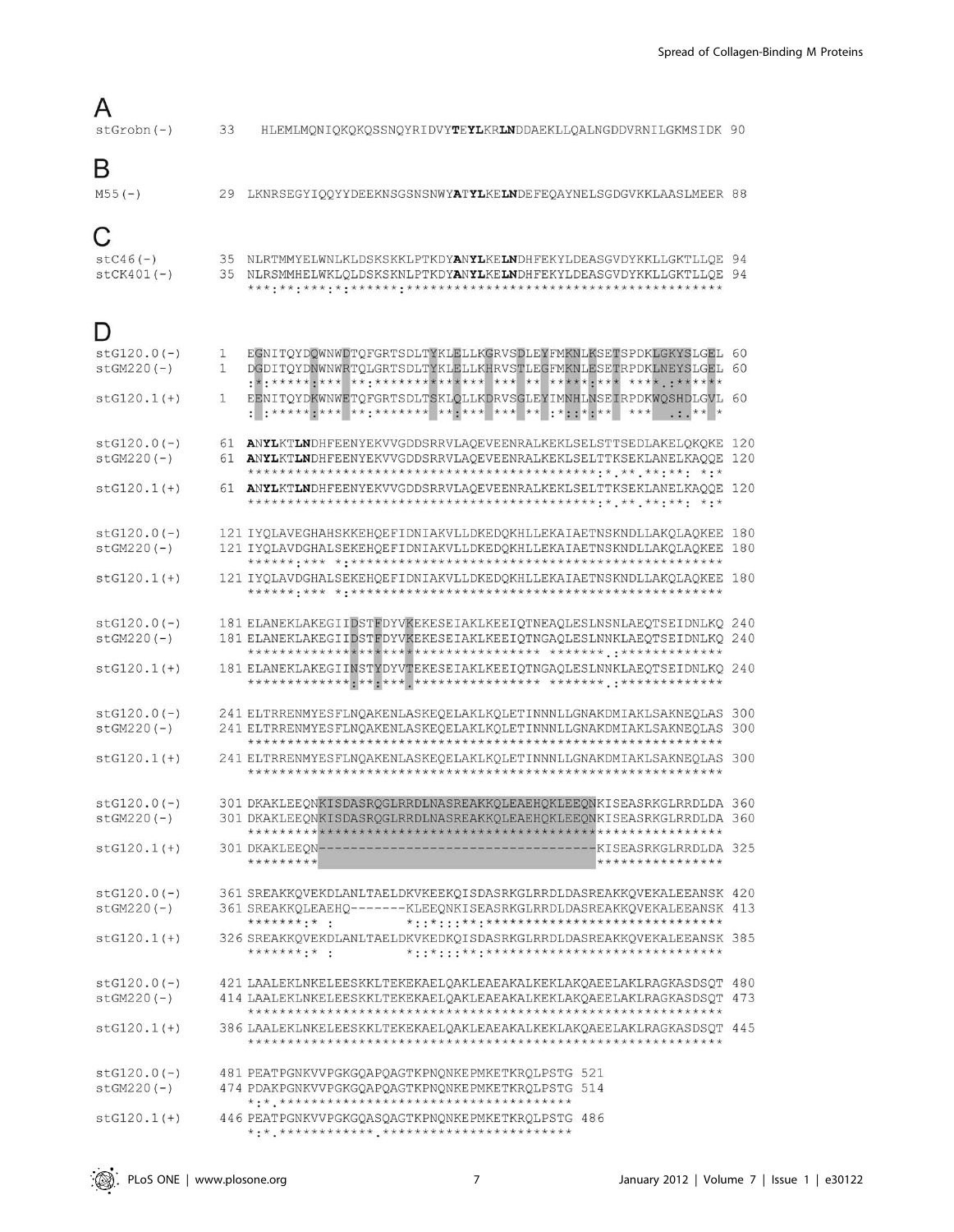Figure 3. M proteins with predicted PARF motifs that did not bind collagen. Protein sequences of four types or groups of M proteins that harbored a prototypical PARF motif but had members that did not bind collagen (A–D). M protein designations are given on the left together with the results of collagen IV binding experiments that are given in brackets with '+' for binding and '2' for non-binding proteins. Numbers that flank the sequence indicate its position within the mature M protein without signal peptide. In C and D identical amino acids  $(*)$ , conserved substitutions  $(.)$ and semi-conserved substitutions (.) in two or three compared sequences are marked below. Amino acids characteristic for PARF are printed in bold. In D residues that distinguish the collagen-IV binding stG120.1 from the non-binding stG120.0 and stGM220 are highlighted in grey. doi:10.1371/journal.pone.0030122.g003

stGrobn, stCQ343, stG211.0, stG97 and stC922 provided further experimental evidence for the tolerance of threonine in position 1 of the PARF motif (Figure 1). Moreover, a certain tolerance of position 7 for phenylalanine substitution was observed (Figure 2A), which led to the amended PARF consensus described above. Due to potential interference of other parts of the M protein with the collagen-binding motif, conclusions on the effect of isoleucine substitution in position 1 were not possible (Table 3). Conspicuously, the first amino acid following the PARF consensus was conserved (Figure 1). This suggests that the acidic side chains of aspartic or glutamic acid may contribute to the collagen-binding activity of the M proteins. In earlier experiments with synthetic peptides substitution of the aspartic acid by alanine had no influence on the collagen interaction [28]. Therefore, it is more likely that the acidic residue is important for the fold of the binding motif within the M protein rather than being a direct contact site for the collagen molecule. The fourth position following the collagen-binding motif was occupied by either glutamine or glutamic acid; amino acids of different character but similar dimensions. Contributions of additional amino acids to the collagen-binding motif of M proteins appear likely and deserve further investigation.

The epidemiological significance of collagen-binding M proteins is demonstrated by the presented data. Regionally and temporally the rates of collagen-binding M proteins that use a PARF motif differed considerably, exceeding 10% for both, S. pyogenes or SDSE in several studies [37,42,45,46]. Previous [25,28,29] and herein presented experimental data on more than 100 different M protein types locate all known collagen-binding PARF motifs within the first 70 amino acids of the mature M protein. Searches in the CDC and GenBank database disclosed 14 more M proteins with PARF sequences (Table 4), but none of the PARF motifs was located more C-terminally than amino acid number 70. The GenBank database included 103 full-length sequences of mature M proteins, representing a great variety of C-terminal M protein sequences. Still, due to limited C-terminal sequence information particularly in the CDC database and due to the presumable existence of unknown M types, it cannot be excluded that some PARF-positive M proteins remain unidentified. Therefore, the herein presented reexamination of previous emm-typing studies, delivered estimated



Figure 4. Prediction of N-terminal coiled-coil structures in PARF-positive M proteins. (A) Coiled-coil structure prediction for the N-terminal sequences of the PARF-positive M proteins is given as P-scores vs. the amino acid position relative from the PARF motif with the first amino acid of the motif being position 1. The figure shows the superposition of all curves without indicating protein designations, however, collagen-binding M proteins are shown in blue and non-binding M proteins are shown in red. Single curves for all M proteins are provided as a supplementary figure (Figure S1). The position of the PARF motif is highlighted in light blue. A black dashed line indicates the threshold value for coiled-coil prediction. Values below 0.025 indicate a coiled-coil structure. The prediction separates the M proteins into two classes; one class with (B) and one without (C) an N-terminal coiled-coil domain. They are shown in schematic representations that are not drawn to scale. B and C are not based on structural data other than coiled-coil prediction. The PARF motif is highlighted in red. The C-terminal end is labelled (-COOH). doi:10.1371/journal.pone.0030122.g004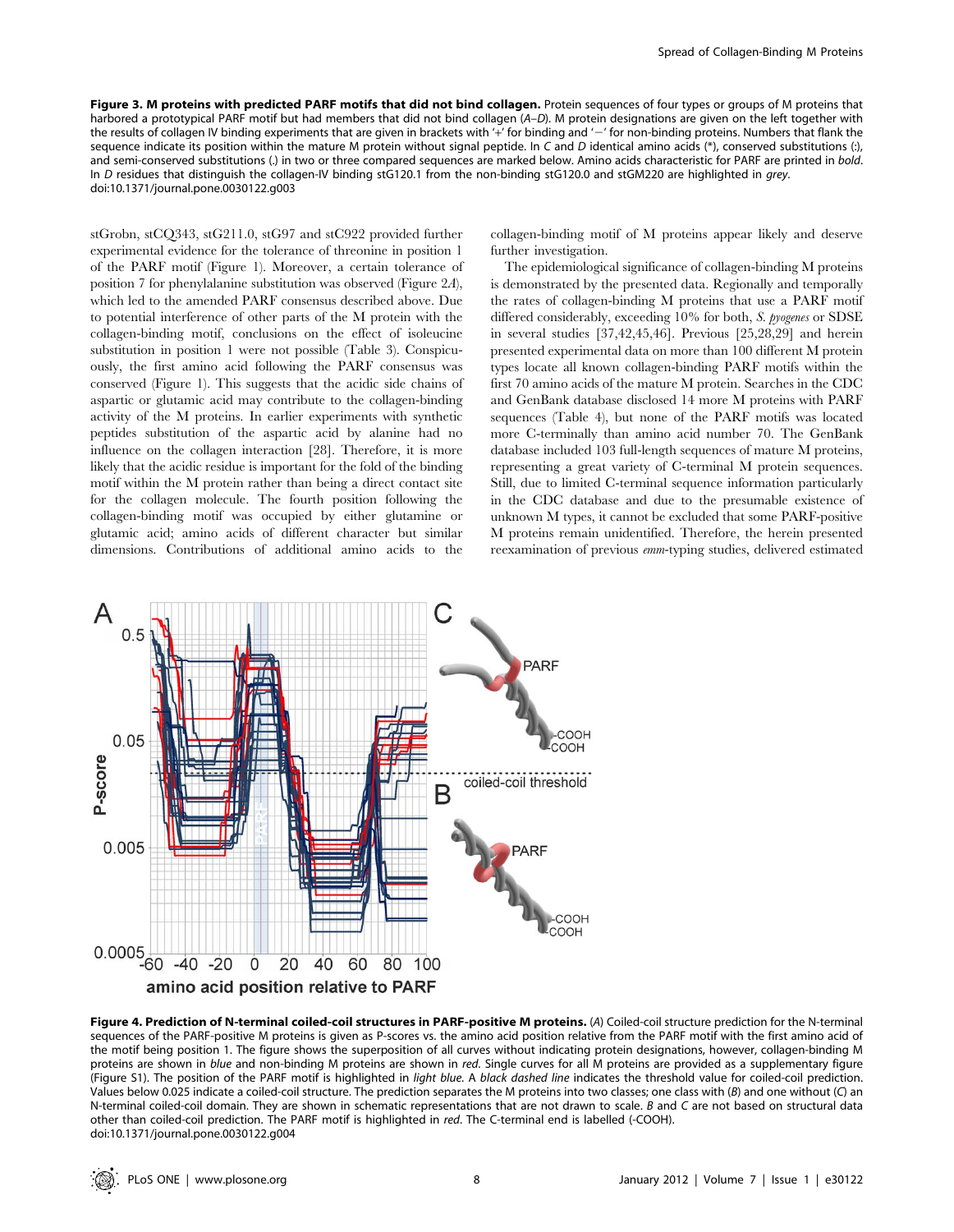

Figure 5. Prediction of coiled-coil structures in PARF-positive M proteins. Coiled-coil structure prediction for the N-terminal sequences of the PARF-positive M proteins stG120.0 (red dotted line), stG120.1 (light blue solid line) and stGM220 (black dotted line) is given as P-scores vs. the amino acid position relative from the PARF motif with the first amino acid of the motif being position 1. Isolates with M protein stG120.1 bind collagen IV, while strains that carry one of the other two M proteins do not. The position of the PARF motif is highlighted in light blue. A black dashed line indicates the threshold value for coiled-coil prediction. Values below 0.025 indicate a coiled-coil structure. doi:10.1371/journal.pone.0030122.g005

rates of collagen binding M proteins with PARF motif, which may be associated with some, though reasonable, uncertainty.

The presented work is limited to investigations on the PARFdependent M protein interaction that endows streptococci with a high binding capacity for collagen including collagen IV. Nevertheless, it needs to be mentioned that other streptococcal collagen-binding factors exist [25–27,34]; among them M1 protein, that does not have a PARF motif but binds collagen I and VI with high and collagen IV with low affinity. Interestingly, M1 binds to the non-collagenous moiety of collagen VI [26,27].

Table 4. Untested additional M proteins with PARF-like motifs found in the CDC and GenBank database.

| <b>Species</b> | <b>PARF</b> motif <sup>a</sup> | M protein |
|----------------|--------------------------------|-----------|
| S. pyogenes    | <b>AEYLKGLN</b>                | st0775    |
|                |                                | st1692    |
|                |                                | st3720    |
|                |                                | stM3      |
|                |                                | st4050    |
|                | <b>ADYLKKLN</b>                | stPILA    |
|                | <b>TKYLKELN</b>                | stKNB7    |
|                |                                |           |
| <b>SDSE</b>    | <b>AQYLKKLN</b>                | stCN204   |
|                | <b>TQYLKSLN</b>                | stG354    |
|                | <b>AQYLRELN</b>                | stG1750   |
|                | <b>AEYLQRLN</b>                | stG4974   |
|                | <b>ARYLRELN</b>                | stG5063   |
|                | <b>TNYLKTLN</b>                | stGLP3    |
|                | <b>ADYLYRLN</b>                | stGM203   |

<sup>a</sup> Amino acids conserved or typical for PARF are shown in bold. doi:10.1371/journal.pone.0030122.t004

The observed differences in binding specificities between PARFpositive and PARF-negative collagen binding M proteins suggest that they have dissimilar functions during infection. Even so, the epidemiological relevance of collagen-binding M proteins in human infections appears to be higher than suggested by herein presented data on PARF and requires further examination.

Rapidly progressing invasive infections and high incidence of sequelae under poor socioeconomic conditions nurture the need for a vaccine against these bacteria. Several M protein and non-M protein vaccines are in development [17–21]. Due to the obvious epidemiological relevance of certain PARF-positive emm types like emm3 [37] it is imperative to include them in an efficacious streptococcal vaccine. Although suspected to induce the diseases it should prevent [1,21,23], the M protein remains under consideration as a vaccine candidate [18–21]. One strategy to prevent the hazardous side effects of this antigen is to exclude or inactivate the pathogenic motifs of the M protein while preserving the epitopes that induce protective immune responses [19,21]. This requires a profound knowledge about all confirmed or potentially autoimmunogenic motifs, including the collagen-binding site. PARF motifs reside in the N-terminal portions of M proteins that induce type-specific protective immunity and that are considered as promising vaccine antigens [19–21,48]. With respect to the potential to induce autoimmunity it seems advisable to inactivate the PARF motifs in vaccine antigens, preferably with minimal changes in protein sequence and structure.

The existence of PARF-bearing M proteins that are inactive regarding collagen binding is a novel observation and a paradigm for the limits of purely sequence based functional predictions. However, their identification creates an opportunity to study the structural requirements for PARF activity and for its inactivation. Comparing amino acid sequences and coiled-coil structure predictions of PARF-bearing M proteins suggests that N-terminal sequences flanking the PARF motif or more distant C-terminal sequence variations can exert structural influences that interfere with collagen binding. The most drastic differences up to the ternary structure of these M proteins lie N-terminally from the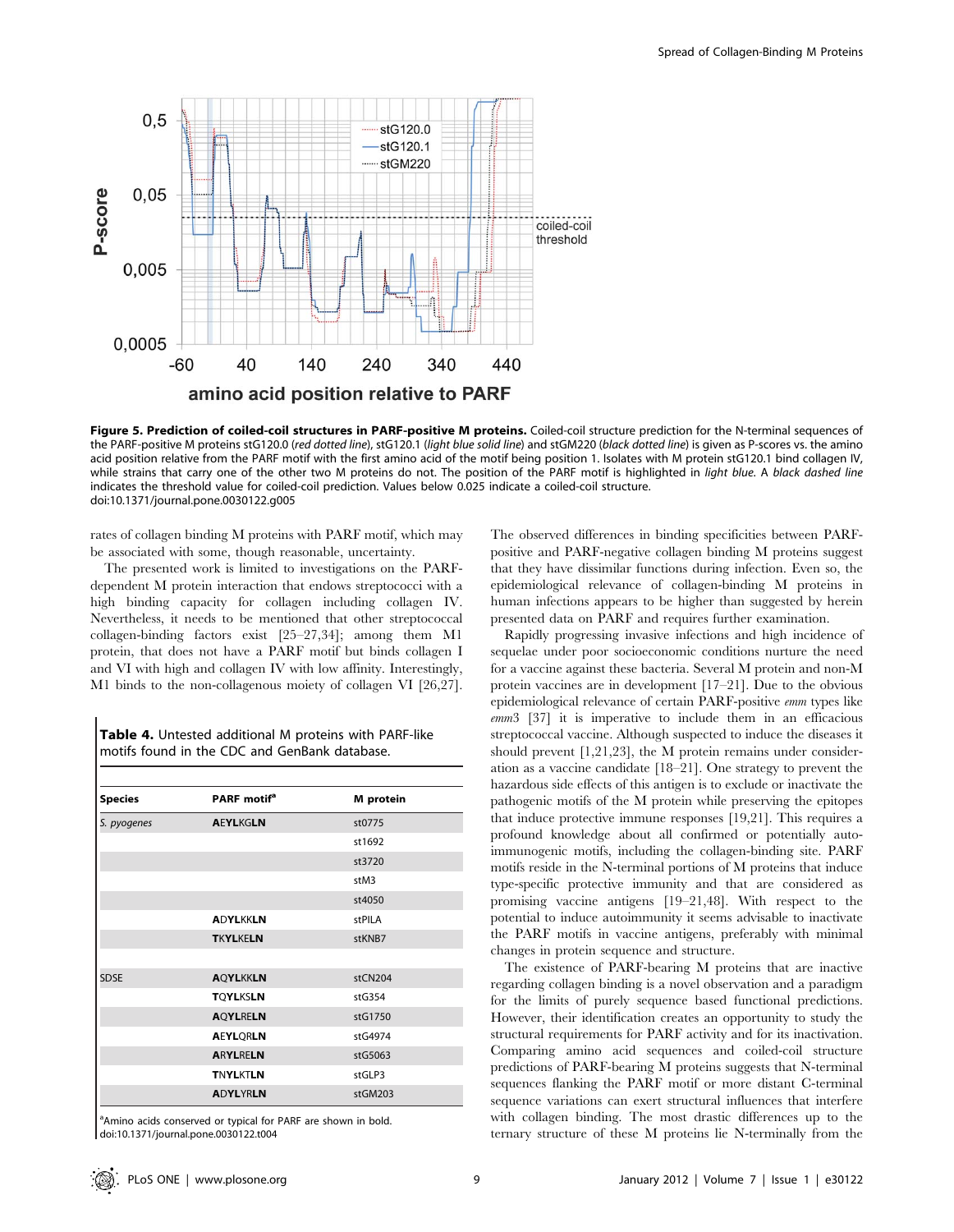PARF motif, but no general correlation between prediction of an N-terminal coiled-coil domain and collagen-binding activity was observed, indicating that other perhaps more complex or even individual structural influences act on the PARF motif. Therefore, a study to unveil the structural biological details of the interaction between collagen and M proteins needs a careful design; an effort that could be rewarded with therapeutic substances that interfere with streptococcal colonization, with a better understanding of autoimmunity induced by streptococci and with safe antigens for vaccines against these pathogens.

### Supporting Information

Figure S1 Prediction of coiled-coil structures in PARFpositive M proteins. Coiled-coil structure prediction for the Nterminal sequences of the indicated PARF-positive M proteins is

### References

- 1. Cunningham MW (2000) Pathogenesis of group A streptococcal infections. Clin Microbiol Rev 13: 470–511.
- 2. Efstratiou A (1997) Pyogenic streptococci of Lancefield groups C and G as pathogens in man. Soc Appl Bacteriol Symp Ser 26: 72S–79S.
- 3. Baracco GJ, Bisno AL (2006) Group C and group G streptococcal infections: epidemiologic and clinical aspects. In: Fischetti VA, ed. Gram-positive pathogens. 2nd ed. Washington, D.C.: ASM Press. pp 223–229.
- 4. Haidan A, Talay SR, Rohde M, Sriprakash KS, Currie BJ, et al. (2000) Pharyngeal carriage of group C and group G streptococci and acute rheumatic fever in an Aboriginal population. Lancet 356: 1167–1169.
- 5. Wannamaker LW (1973) The chain that links the heart to the throat. Circulation 48: 9–18.
- 6. Stollerman GH (1997) Rheumatic fever. Lancet 349: 935–942.
- 7. Carapetis JR, McDonald M, Wilson NJ (2005) Acute rheumatic fever. Lancet 366: 155–168.
- 8. McDonald M, Towers RJ, Andrews RM, Carapetis JR, Currie BJ (2007) Epidemiology of Streptococcus dysgalactiae subsp. equisimilis in tropical communities, Northern Australia. Emerg Infect Dis 13: 1694–1700.
- 9. Bisno AL, Craven DE, McCabe WR (1987) M proteins of group G streptococci isolated from bacteremic human infections. Infect Immun 55: 753–757.
- 10. Simpson WJ, Robbins JC, Cleary PP (1987) Evidence for group A-related M protein genes in human but not animal-associated group G streptococcal pathogens. Microb Pathog 3: 339–350.
- 11. Reissmann S, Friedrichs C, Rajkumari R, Itzek A, Fulde M, et al. (2010) Contribution of Streptococcus anginosus to infections caused by groups C and G streptococci, southern India. Emerg Infect Dis 16: 656–663.
- 12. Fischetti VA (1989) Streptococcal M protein: molecular design and biological behavior. Clin Microbiol Rev 2: 285–314.
- 13. Bisno AL, Brito MO, Collins CM (2003) Molecular basis of group A streptococcal virulence. Lancet Infect Dis 3: 191–200.
- 14. Oehmcke S, Shannon O, Mörgelin M, Herwald H (2010) Streptococcal M proteins and their role as virulence determinants. Clin Chim Acta 411: 1172–1180.
- 15. Nitsche-Schmitz DP, Rohde M, Chhatwal GS (2007) Molecular biology of streptococci: Adhesion and Invasion of Streptococci in Eukaryotic Cells; Hakenbeck R, Chhatwal GS, eds. Norwich, U. K.: Horizon Bioscience. pp 487–508.
- 16. Facklam R, Beall B, Efstratiou A, Fischetti V, Johnson D, et al. (1999) emm typing and validation of provisional M types for group A streptococci. Emerg Infect Dis 5: 247–253.
- 17. Cole JN, Henningham A, Gillen CM, Ramachandran V, Walker MJ (2008) Human pathogenic streptococcal proteomics and vaccine development. Proteomics Clin Appl 2: 387–410.
- 18. Zaman M, Skwarczynski M, Malcolm JM, Urbani CN, Jia Z, et al. (2010) Selfadjuvanting polyacrylic nanoparticulate delivery system for group A streptococcus (GAS) vaccine. Nanomedicine.
- 19. Kotloff KL, Corretti M, Palmer K, Campbell JD, Reddish MA, et al. (2004) Safety and immunogenicity of a recombinant multivalent group a streptococcal vaccine in healthy adults: phase 1 trial. Jama 292: 709–715.
- 20. Penfound TA, Chiang EY, Ahmed EA, Dale JB (2010) Protective efficacy of group A streptococcal vaccines containing type-specific and conserved M protein epitopes. Vaccine 28: 5017–5022.
- 21. McNeil SA, Halperin SA, Langley JM, Smith B, Warren A, et al. (2005) Safety and immunogenicity of 26-valent group a streptococcus vaccine in healthy adult volunteers. Clin Infect Dis 41: 1114–1122.
- 22. McMillan DJ, Chhatwal GS (2005) Prospects for a group A streptococcal vaccine. Curr Opin Mol Ther 7: 11–16.
- 23. Massell BF, Honikman LH, Amezcua J (1969) Rheumatic fever following streptococcal vaccination. Report of three cases. Jama 207: 1115–1119.

depicted as P-scores vs. the amino acid position relative from the PARF motif with the first amino acid of the motif being position 1. Scores below 0.025 indicate a coiled-coil structure. The position of the PARF motif is highlighted in light grey. (PDF)

#### Acknowledgments

We thank Nina Janze and Katja Mummenbrauer for excellent assistance and Dwight R. Johnson for providing strains.

### Author Contributions

Conceived and designed the experiments: DPN-S GSC. Performed the experiments: SR CMG MF RB AN RR KNB DPN-S. Analyzed the data: SR CMG MF RB AN RR KNB DPN-S. Contributed reagents/materials/ analysis tools: RR KNB. Wrote the paper: SR CMG GSC DPN-S.

- 24. Nitsche DP, Johansson HM, Frick IM, Mörgelin M (2006) Streptococcal protein FOG, a novel matrix adhesin interacting with collagen I in vivo. J Biol Chem 281: 1670–1679.
- 25. Dinkla K, Rohde M, Jansen WT, Kaplan EL, Chhatwal GS, et al. (2003) Rheumatic fever-associated Streptococcus pyogenes isolates aggregate collagen. J Clin Invest 111: 1905–1912.
- 26. Bober M, Enochsson C, Collin M, Mörgelin M (2010) Collagen VI is a subepithelial adhesive target for human respiratory tract pathogens. J Innate Immun 2: 160–166.
- 27. Bober M, Mörgelin M, Olin AI, von Pawel-Rammingen U, Collin M (2011) The membrane bound LRR lipoprotein Slr, and the cell wall-anchored M1 protein from Streptococcus pyogenes both interact with type I collagen. PLoS ONE 6: e20345.
- 28. Dinkla K, Nitsche-Schmitz DP, Barroso V, Reissmann S, Johansson HM, et al. (2007) Identification of a streptococcal octapeptide motif involved in acute rheumatic fever. J Biol Chem 282: 18686–18693.
- 29. Barroso V, Rohde M, Davies MR, Gillen CM, Nitsche-Schmitz DP, et al. (2009) Identification of active variants of PARF in human pathogenic group C and group G streptococci leads to an amended description of its consensus motif. Int J Med Microbiol 299: 547–553.
- 30. Benson DA, Karsch-Mizrachi I, Lipman DJ, Ostell J, Sayers EW (2011) GenBank. Nucleic Acids Res 39: D32–37.
- 31. Thompson JD, Higgins DG, Gibson TJ (1994) CLUSTAL W: improving the sensitivity of progressive multiple sequence alignment through sequence weighting, position-specific gap penalties and weight matrix choice. Nucleic Acids Res 22: 4673–4680.
- 32. McDonnell AV, Jiang T, Keating AE, Berger B (2006) Paircoil2: improved prediction of coiled coils from sequence. Bioinformatics 22: 356–358.
- 33. Nath LM, Shah B, Prabhakar AK (1994) Community Control of Rheumatic Fever and Rheumatic Heart Disease. New Delhi: Indian Council of Medical Research. pp 81.
- 34. Kreikemeyer B, Nakata M, Oehmcke S, Gschwendtner C, Normann J, et al. (2005) Streptococcus pyogenes collagen type I-binding Cpa surface protein.<br>Expression profile, binding characteristics, biological functions, and potential clinical impact. J Biol Chem 280: 33228–33239.
- 35. Kostrzynska M, Schalen C, Wadström T (1989) Specific binding of collagen type IV to Streptococcus pyogenes. FEMS Microbiol Lett 50: 229–233.
- 36. Dinkla K, Talay SR, Mörgelin M, Graham RM, Rohde M, et al. (2009) Crucial role of the CB3-region of collagen IV in PARF-induced acute rheumatic fever. PLoS ONE 4: e4666.
- 37. Steer AC, Law I, Matatolu L, Beall BW, Carapetis JR (2009) Global emm type distribution of group A streptococci: systematic review and implications for vaccine development. Lancet Infect Dis 9: 611–616.
- 38. Phillips GN, Jr., Flicker PF, Cohen C, Manjula BN, Fischetti VA (1981) Streptococcal M protein: alpha-helical coiled-coil structure and arrangement on the cell surface. Proc Natl Acad Sci U S A 78: 4689–4693.
- 39. McNamara C, Zinkernagel AS, Macheboeuf P, Cunningham MW, Nizet V, et al. (2008) Coiled-coil irregularities and instabilities in group A Streptococcus M1 are required for virulence. Science 319: 1405–1408.
- 40. Nilson BH, Frick IM, Akesson P, Forsen S, Björck L, et al. (1995) Structure and stability of protein H and the M1 protein from Streptococcus pyogenes. Implications for other surface proteins of gram-positive bacteria. Biochemistry 34: 13688–13698.
- 41. Cedervall T, Johansson MU, Akerström B (1997) Coiled-coil structure of group A streptococcal M proteins. Different temperature stability of class A and C proteins by hydrophobic-nonhydrophobic amino acid substitutions at heptad positions a and d. Biochemistry 36: 4987–4994.
- 42. Ma Y, Yang Y, Huang M, Wang Y, Chen Y, et al. (2009) Characterization of emm types and superantigens of Streptococcus pyogenes isolates from children during two sampling periods. Epidemiol Infect 137: 1414–1419.